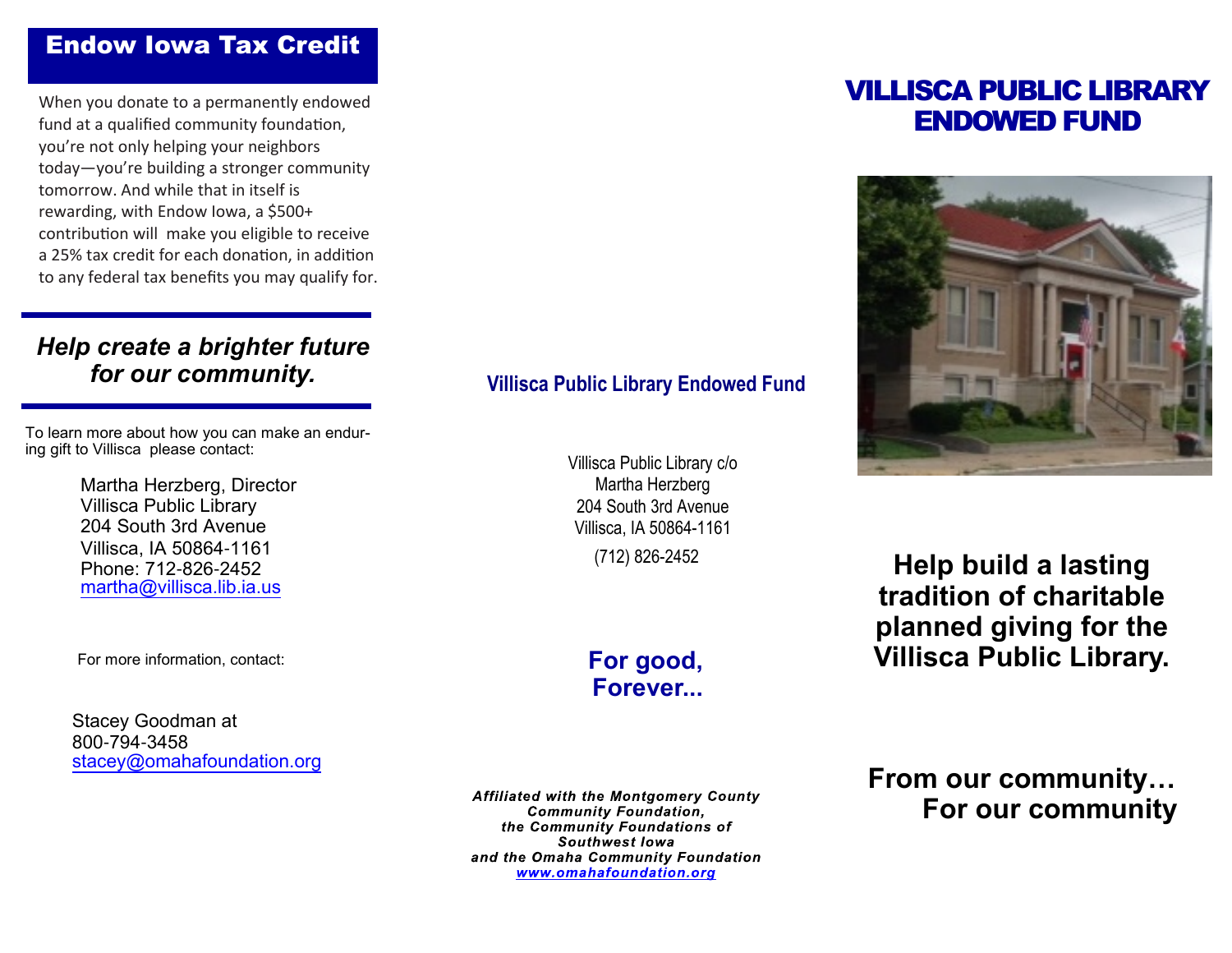#### *Charitable giving* **—** *an investment in the future.*

You've worked hard to achieve your goals and to support the causes and institutions you believe in. Charitable giving is an important part of your life. As someone who knows the rewards of both working and giving, you want to be assured that your gifts will achieve positive results, improve your community and at the same time maximize your tax deductions.

There is an easy and flexible way for you to achieve all these goals. You can make a difference for good, a difference forever, by contributing to the Villisca Public LibraryEndowed Fund.

The fund was created in 2013 by the Villisca Public Library. You may add to the fund in any amount. You may give in honor of an anniversary, to celebrate a special event, or as a memorial to a loved one and your gift will last forever.

Each year the proceeds generated by the fund (approximately 4.5% of the fund's yearly beginning balance) will be available for the Villisca Public Library.

## **Mission**

 The Villisca Public Library Endowed Fund provides a consistent source of money that the Library Board may rely upon. The fund assists in the overall support of the library services, and facilities for the benefit of the entire community.

#### **Values**

*Make a difference for the Villisca Library.*



- • *Strength in numbers*—investing in thecommunity, by members of thecommunity.
- •*Emphasis* on maintaining the quality of life aroundexcellenceus.
- • *Eye on the future*—supporting longterm library development projects.

# **Fund Administration**

 The Villisca Public Library Board Members oversee the Endowed Fund Management and its disbursements. All Board Members are residents of Villisca and/or Montgomery County.Donations to the fund are invested in a portfolio overseen by the Omaha Community Foundation Finance Committee, a group of experienced investment, finance, and business professionals. Earnings above a small administrative fee accrue tax free to the Villisca Public Library Endowed Fund.

*The Villisca Public Library Endowed Fund is***Affiliated with the Montgomery County Community Foundation,** the Community Foundations of **Southwest lowa** and the Omaha Community Foundation

## **Hassle free donations**

 Almost any type of asset can be donated to the Villisca Public Library Endowed Fund including cash, securities, and various estate options.

> *Give to the Villisca Public LibraryEndowed Fund!*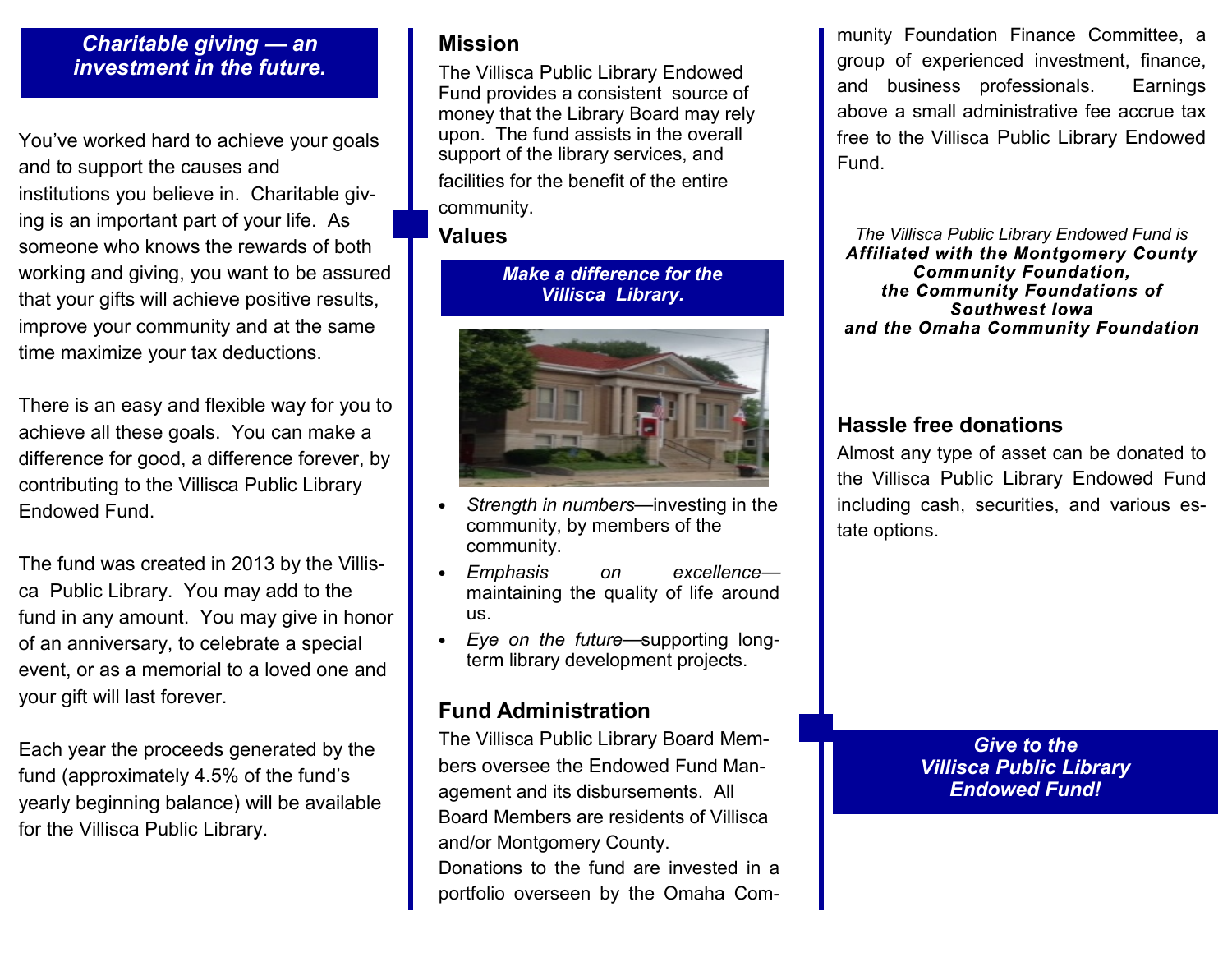| Villisca, IA 50864-1161<br>Villisca Public Library<br>204 South 3rd Avenue<br>Endowed Fund        | l prefer my gift to be anonymous<br>Charitable cash gift (please send check and this card to the Foundation Office)<br>\$25 ______ \$100 ______ \$500 ______ \$1,000 ________ Other<br>Community<br>Yes I would like more information on how to include the Villisca<br>Endowed Fund in my Estate Planning<br>Yes, I want to apply for the 25% Endow lowa Tax Credit<br>way and writing with the Foundation Office to discuss)<br>Gift to celebrate a special event<br>Gift in memory of<br>Gift in honor of                                                                                                                                                                                                                                                                                         |
|---------------------------------------------------------------------------------------------------|------------------------------------------------------------------------------------------------------------------------------------------------------------------------------------------------------------------------------------------------------------------------------------------------------------------------------------------------------------------------------------------------------------------------------------------------------------------------------------------------------------------------------------------------------------------------------------------------------------------------------------------------------------------------------------------------------------------------------------------------------------------------------------------------------|
|                                                                                                   | City, State, Zip<br><b>Address</b><br>Phone (<br>Name                                                                                                                                                                                                                                                                                                                                                                                                                                                                                                                                                                                                                                                                                                                                                |
| Villisca, IA 50864-1161<br>Villisca Public Library<br>204 South 3rd Avenue<br><b>Endowed Fund</b> | 군<br>민<br>Gift to celebrate a special event<br>I prefer my gift to be anonymous<br>Charitable cash gift (please send check and this card to the Foundation Office)<br>Community<br>Other<br>Yes I would like more information on how to include the Villisca<br>$$25 \over 3100 \over $500 \over $100 \over $500 \over $1,000 \over $1,000 \over $0100 \over $100 \over $100 \over $100 \over $1000 \over $100 \over $1000 \over $1000 \over $1000 \over $1000 \over $1000 \over $1000 \over $1000 \over $1000 \over $1000 \over $1000 \over $1000 \over $1000 \over $1000 \over $1000 \over $1000 \over $1000 \over $1000 \over $1000 \over $1000 \over $10$<br>Yes, I want to apply for the 25% Endow lowa Tax Credit<br>dowed Fund in my Estate Planning<br>Gift in memory of<br>Gift in honor of |
|                                                                                                   | State, Zip<br>Address<br>Phone (<br>Name<br>City,                                                                                                                                                                                                                                                                                                                                                                                                                                                                                                                                                                                                                                                                                                                                                    |
| Villisca, IA 50864-1161<br>Villisca Public Library<br>204 South 3rd Avenue<br><b>Endowed Fund</b> | I prefer my gift to be anonymous<br>Charitable cash gift (please send check and this card to the Foundation Office)<br>\$25 _____\$100 ______\$500 _____\$1,000 _____Other_____<br>Other assets (please contact the Foundation Office to di<br>Community<br>Yes I would like more information on how to include the Villisca<br>Endowed Fund in my Estate Planning<br>Yes, I want to apply for the 25% Endow Iowa Tax Credit<br>Gift to celebrate a special event<br>Gift in memory of<br>Gift in honor of                                                                                                                                                                                                                                                                                           |
|                                                                                                   | City, State, Zip<br>Address<br>Phone (<br>Name                                                                                                                                                                                                                                                                                                                                                                                                                                                                                                                                                                                                                                                                                                                                                       |